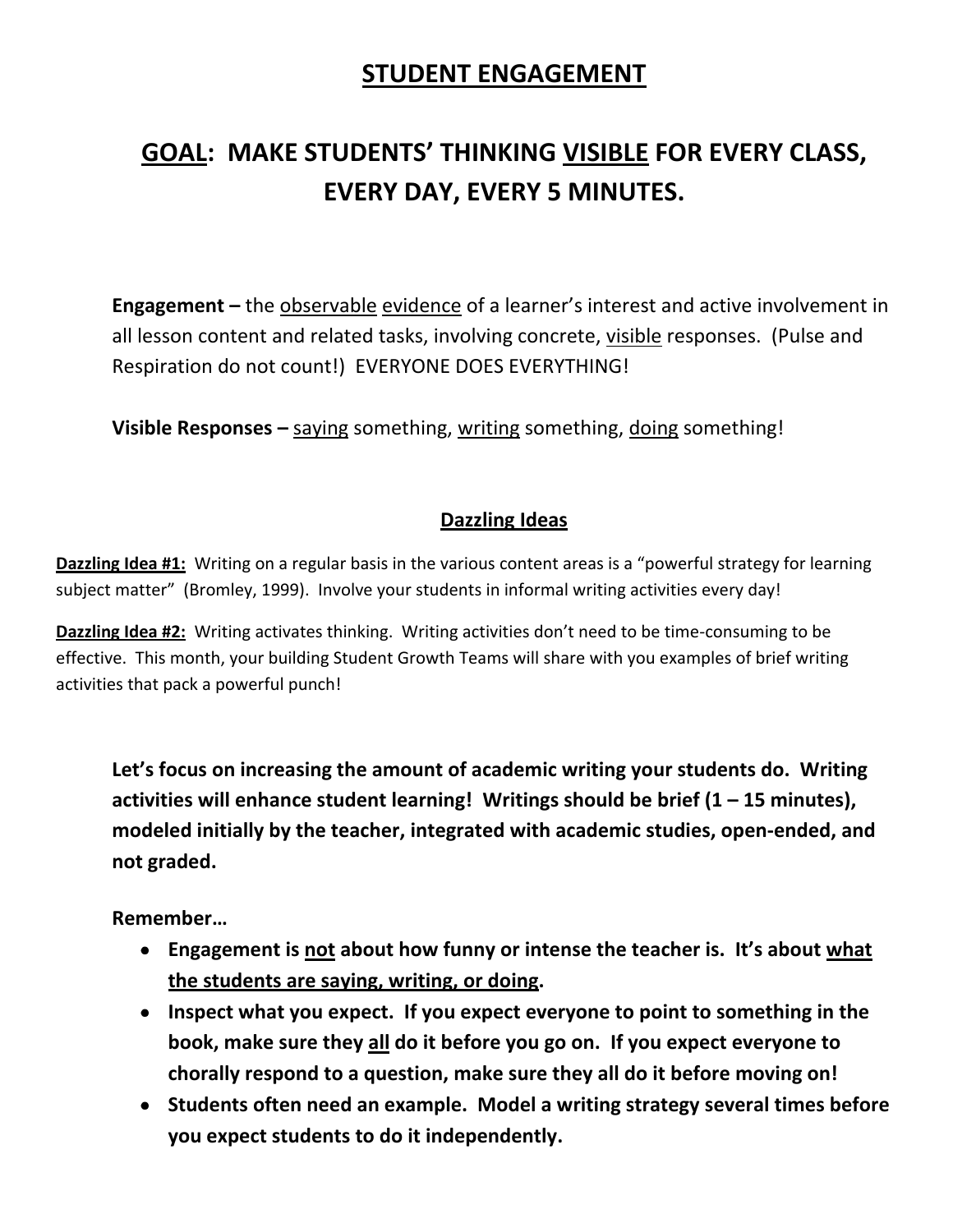| <b>Writing Something Related to Instruction</b>                 |                                                                                                                                                                                                                                                                                                                                                                                                                                                                                                                                                                                                       |  |
|-----------------------------------------------------------------|-------------------------------------------------------------------------------------------------------------------------------------------------------------------------------------------------------------------------------------------------------------------------------------------------------------------------------------------------------------------------------------------------------------------------------------------------------------------------------------------------------------------------------------------------------------------------------------------------------|--|
| Instead of:                                                     | Try this:                                                                                                                                                                                                                                                                                                                                                                                                                                                                                                                                                                                             |  |
| Using only oral question-asking<br>to solicit student responses | • Use one of the brief academic writing activities listed<br>below:                                                                                                                                                                                                                                                                                                                                                                                                                                                                                                                                   |  |
|                                                                 | Students complete, in writing, a "Sentence Frame" or<br>O<br>"Sentence Starter" provided by the teacher on the<br>markerboard. (Example: "By using context clues in the<br>sentence, I think the word "minimal" means ______" or<br>"Some of Irene's character traits in the story are<br>".) Answers can be shared orally with the<br>whole class or in partner groups.                                                                                                                                                                                                                              |  |
|                                                                 | Think-Write-Pair-Share: The teacher poses an open-<br>$\circ$<br>ended question. Students "think" about the answer,<br>"write" a quick response on a notecard, "pair" up with<br>someone, and "share" their answers.                                                                                                                                                                                                                                                                                                                                                                                  |  |
|                                                                 | <b>Stop and Jot:</b> While students are reading silently, the<br>$\circ$<br>teacher randomly says, "Stop and jot"("a summary<br>to what you've read so far", or "a prediction of what<br>might happen next"). This can also be done during<br>lectures ("Stop and jot the most important thing I've<br>said in the last 5 minutes", or "the most interesting fact<br>you've heard in the last 5 minutes", or "all the letters or<br>letter combinations you can think of that make the /ay/<br>sound", or "the best part of the story so far"). For<br>young students, "Stop and Draw" could be used. |  |
|                                                                 | Admit Slips: Before a class starts, have students write<br>$\circ$<br>something about what you discussed yesterday or tell<br>what they already know about something you will be<br>discussing today. (See attached.)                                                                                                                                                                                                                                                                                                                                                                                 |  |
|                                                                 | <b>Exit Slips:</b> Before ending a class, have students write<br>$\circ$<br>down something they learned or something they're still<br>wondering about. Collect the slips and base<br>tomorrow's class content on students' responses. (See<br>attached.)                                                                                                                                                                                                                                                                                                                                              |  |
|                                                                 | Other strategies: 3-minute free-writes on a topic,<br>$\circ$<br>logbooks or response journals for silent reading, 1-<br>minute written retells, written brainstorming of key<br>facts, designing a graphic organizer, drawing and<br>labeling, "3-Minute Buzz" (see attached)                                                                                                                                                                                                                                                                                                                        |  |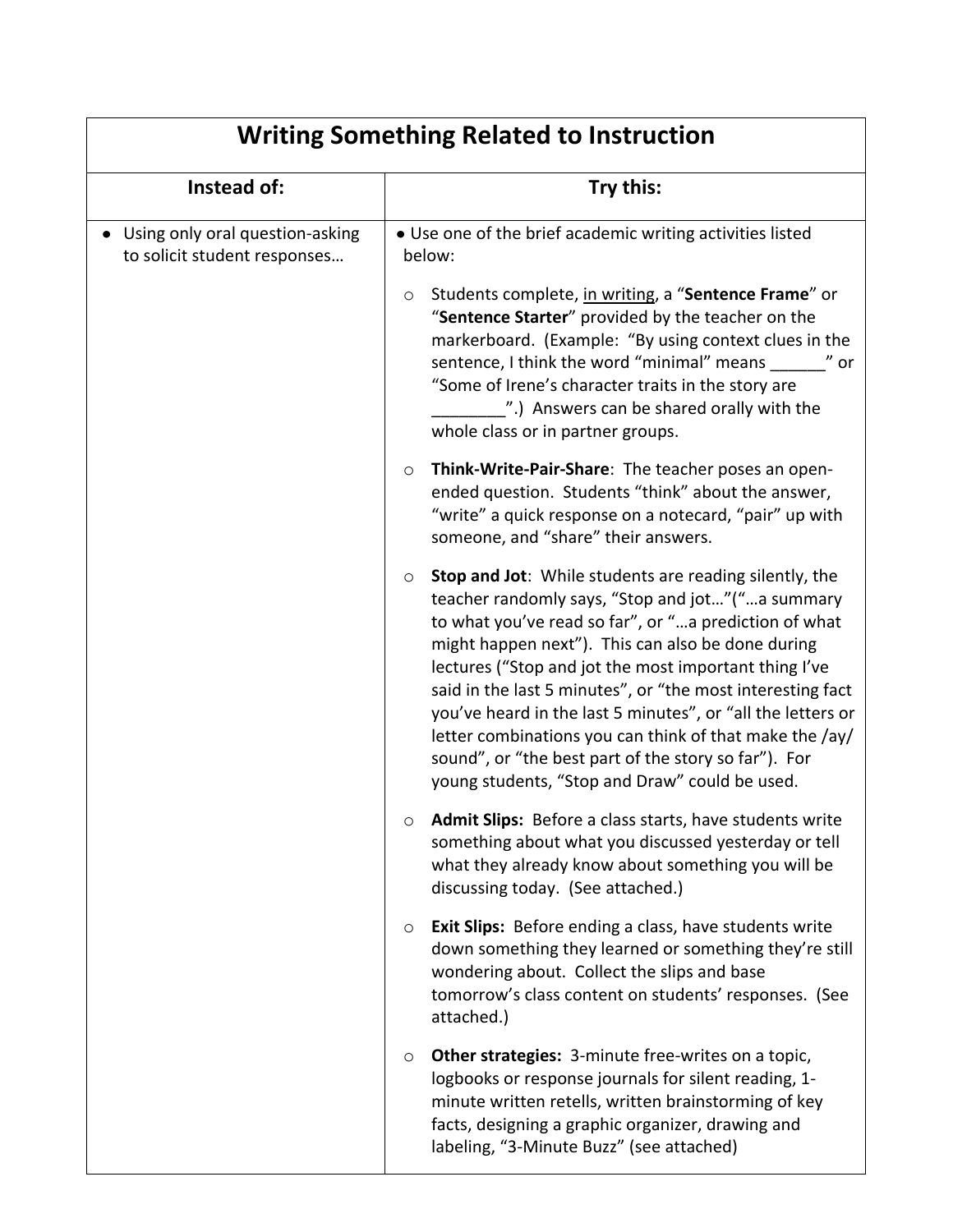| <b>Admit Slip</b>                           |                                   |  |
|---------------------------------------------|-----------------------------------|--|
| Today's nonfiction reading will be about    | . Write 2 things you already know |  |
| about<br><b>Service Contract of Service</b> |                                   |  |
|                                             |                                   |  |
|                                             |                                   |  |
|                                             |                                   |  |
|                                             |                                   |  |
|                                             |                                   |  |

| <b>Admit Slip</b>         |                                     |  |
|---------------------------|-------------------------------------|--|
| Yesterday we talked about | . Write 2 things you remember about |  |
|                           |                                     |  |
|                           |                                     |  |
|                           |                                     |  |
|                           |                                     |  |